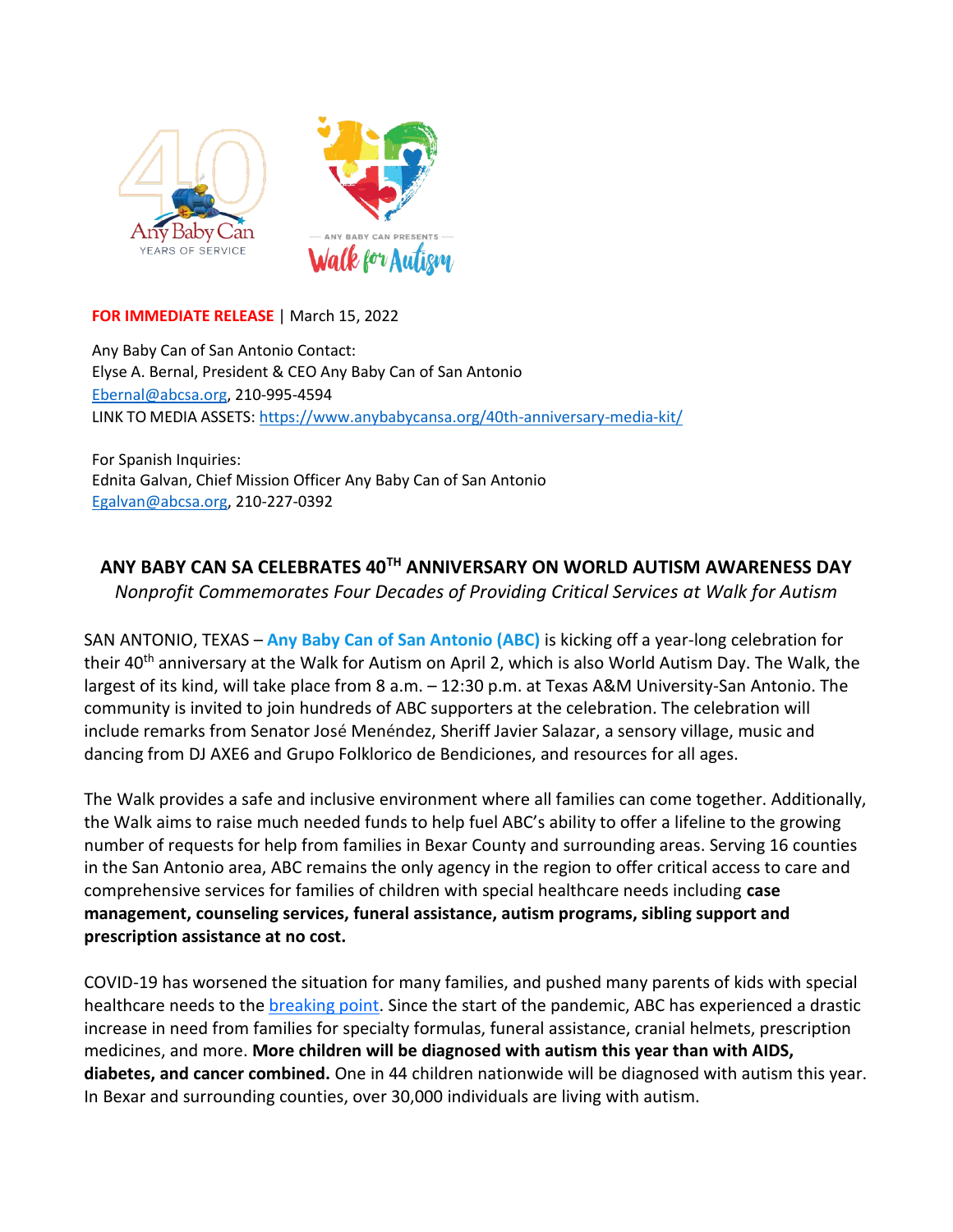"Any Baby Can celebrates four decades of helping families and we look forward to strengthening that legacy for many years to come," said Elyse Bernal, President & CEO of Any Baby Can. "While we have grown considerably from that young organization founded in 1982, one thing that has not changed is our ongoing commitment to deliver outstanding services to families in need."

ABC started in a small trailer behind Santa Rosa Hospital in 1982 by a special needs teacher, Marian Sokol, Ph.D, to help families in the community. To her surprise, she received over 500 calls within a matter of months for help– not only confirming but emphasizing the dire need for help and resources for kids with special healthcare needs. ABC has progressed through the years to continue to meet the evolving needs of families and children with special healthcare needs.

"What do you say about an organization that is moving mountains? I am a single mother and words cannot express how grateful I am to ABC. They have helped me afford the medications and equipment for my 4-year-old who was diagnosed with autism, as well as a cranial helmet for my baby daughter which my insurance didn't cover. ABC provided a lifeline. They remind me that there are good people in the world. Thank you so much for all that you do." – Alexa, Mother of Alma and Adrian.

Throughout the year, ABC will share 40 stories of resilience and hope from 40 families in hopes that it will help raise awareness, acceptance and funds to help children with special healthcare needs. Texas Health and Human Services cites autism spectrum disorder as the fastest growing serious, developmental disability. Even outside of the anniversary, 40 is a very special number for ABC because autism affects an estimated one out of every 40 children. San Antonio families need support now more than ever.

To learn more about Any Baby Can's 40 years of community impact, visit their [website.](https://www.anybabycansa.org/) ABC is grateful for support from sponsors Amazon People with Disabilities, Community First Health Plans, University Health System, George Salinas Injury Lawyers, Ageless Living Home Health, Blue Cares, and the San Antonio Police Officers Association.

## **What is Autism**

What is autism? Autism, or autism spectrum disorder (ASD), refers to a broad range of conditions characterized by challenges with social skills, repetitive behaviors, speech and nonverbal communication. We know that there is not one autism but many subtypes, most influenced by a combination of genetic and environmental factors. Because autism is a spectrum disorder, each person with autism has a distinct set of strengths and challenges. The ways in which people with autism learn, think and problem-solve can range from highly skilled to severely challenged. Some people with ASD may require significant support in their daily lives, while others may need less support and, in some cases, live entirely independently.

## **About Any Baby Can San Antonio**

Raising a child with special healthcare needs is difficult. Finding help shouldn't be. Any Baby Can services are provided at no cost to families who have a childbirth through 17 years of age with ANY medical diagnosis, including a chronic illness, disability, developmental delay, or health risk.

Website:<https://www.anybabycansa.org/>